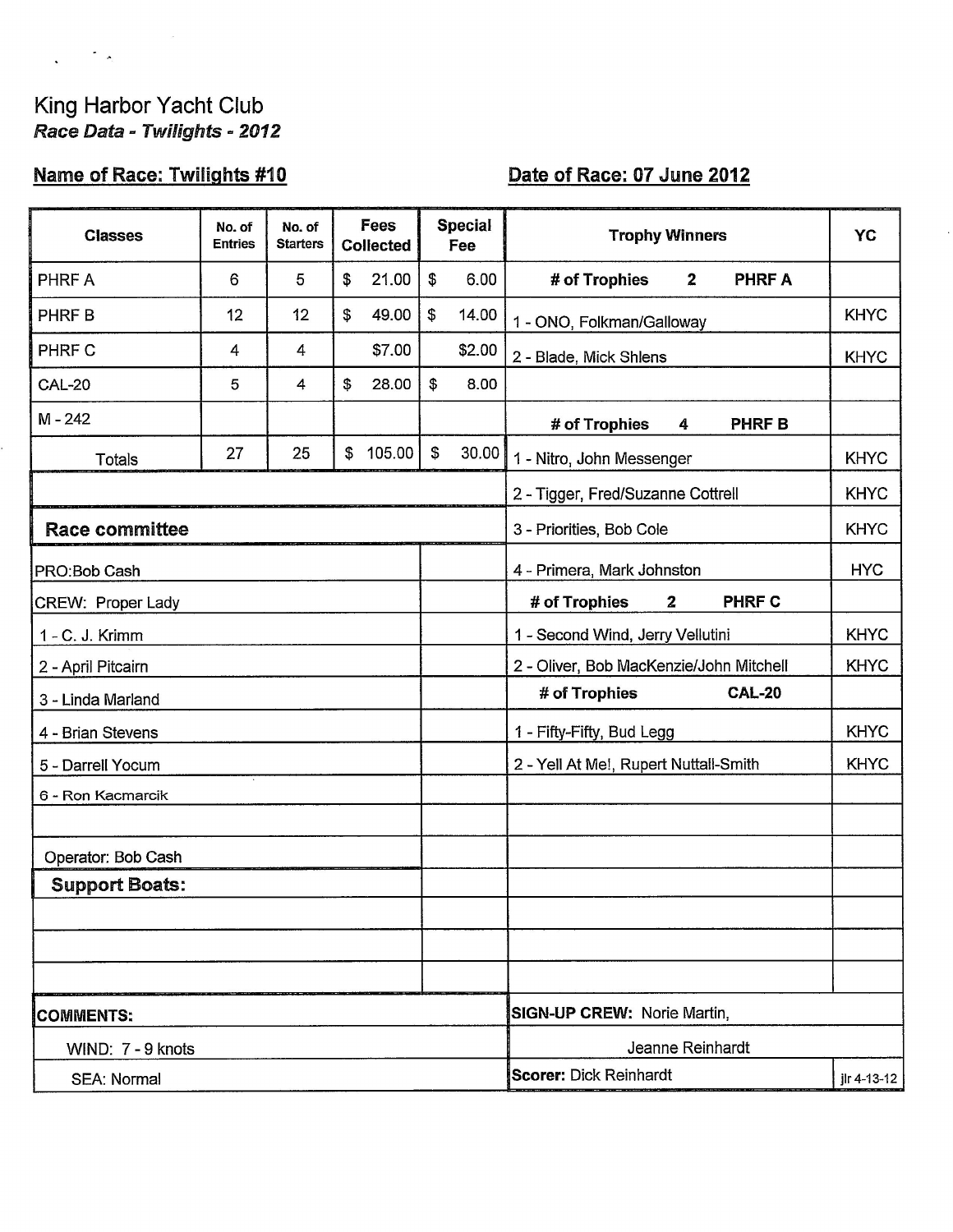## **2012 Twilights at KHYC #10**

#### **King Harbor Yacht Club**

Race Date: 7 Jun 2012

Wind Speed: 7-9knots

#### PRO: Bob Cash

|               | Div<br><b>Rank</b> | <b>Boat Name</b>        | Sail No. | <b>Owner / Skipper</b>             | <b>Rating</b> | Finish<br><b>Time</b> | <b>Elapsed</b><br><b>Time</b> | Corrected<br><b>Time</b> |
|---------------|--------------------|-------------------------|----------|------------------------------------|---------------|-----------------------|-------------------------------|--------------------------|
| <b>PHRF-A</b> |                    |                         |          | Time on Time / Start Time 18:20:00 |               |                       |                               |                          |
| $\, {\bf P}$  | $\mathbf{1}$       | <b>ONO</b>              | 32551    | Mark Folkman/ Mike Gallow          | 48            | 19:00:49              | 00:40:49                      | 00:44:22                 |
|               | 2                  | Blade *                 | 103      | Mick Shlens                        | 27            | 18:59:42              | 00:39:42                      | 00:44:43                 |
|               | 3                  | Calais                  | 46575    | Jerry Hunter                       | 75            | 19:03:19              | 00:43:19                      | 00:45:03                 |
|               | $\overline{4}$     | JATO *                  | 7311     | Bill Webster/ Mike Moorhead        | 33            | 19:01:55              | 00:41:55                      | 00:46:44                 |
|               | 5                  | <b>Flying Dutchman</b>  | 87027    | Jason Herring                      | 60            | 19:06:25              | 00:46:25                      | 00:49:28                 |
| <b>PHRF-B</b> |                    |                         |          | Time on Time / Start Time 18:25:00 |               |                       |                               |                          |
|               | $\mathbf{1}$       | Nitro                   | 97626    | John Messenger/ Al Castillion      | 84            | 19:04:29              | 00:39:29                      | 00:40:29                 |
|               | $\overline{c}$     | Tigger *                | 42757    | Suzanne Cottrell                   | 84            | 19:04:36              | 00:39:36                      | 00:40:36                 |
|               | 3                  | Priorities <sup>*</sup> | 87309    | Bob Cole                           | 96            | 19:05:30              | 00:40:30                      | 00:40:45                 |
|               | $\overline{4}$     | Primera                 | 27871    | Mark Johnston                      | 147           | 19:08:53              | 00:43:53                      | 00:40:55                 |
|               | 5                  | No Way !! *             | 28124    | Don Souther                        | 138           | 19:09:18              | 00:44:18                      | 00:41:51                 |
|               | 6                  | Bella Vita              | 56136    | Marty Burke                        | 81            | 19:06:32              | 00:41:32                      | 00:42:47                 |
|               | 7                  | Zipper                  | 57878    | Albert Solbes                      | 138           | 19:10:34              | 00:45:34                      | 00:43:03                 |
|               | $8\,$              | Velociraptor            | 46470    | Wilfred Poiesz                     | 138           | 19:12:14              | 00:47:14                      | 00:44:37                 |
|               | 9                  | Sail Coll *             | 207      | Julie Coll                         | 150           | 19:14:25              | 00:49:25                      | 00:45:53                 |
|               | 10                 | Midnight Run            | 56782    | John Dean                          | 165           | 19:16:46              | 00:51:46                      | 00:47:04                 |
|               | 11                 | Ellis Island II *       | 1172     | Cacey Schilling                    | 150           | 19:19:05              | 00:54:05                      | 00:50:13                 |
|               | 12                 | Fly Away                | 97947    | Jake Sorosky                       | $\mathbf{1}$  | 19:07:47              | 00:42:47                      | 00:50:28                 |
| PHRF-C        |                    |                         |          | Time on Time / Start Time 18:30:00 |               |                       |                               |                          |
|               | $\mathbf{1}$       | Second Wind             | 97668    | Jerry Vellutini                    | 239           | 19:20:26              | 00:50:26                      | 00:41:33                 |
|               | $\overline{c}$     | Oliver                  | 27432    | Bob MacKenzie/ John Mitch          | 201           | 19:19:10              | 00:49:10                      | 00:42:33                 |
|               | 3                  | Nina $*(NS)$            | 37764    | Rafael Ferandez                    | 208           | 19:22:03              | 00:52:03                      | 00:44:38                 |
| <b>DNF</b>    | 5                  | Impulsive               | 33815    | John Ellinwood                     | 153           |                       |                               |                          |
| <b>Cal 20</b> |                    | One Design              |          |                                    |               |                       |                               |                          |
|               | $\mathbf{1}$       | Fifty-Fifty             | 50       | <b>Bud Legg</b>                    |               |                       |                               |                          |
|               | $\mathbf{2}$       | Yell At Me!             | 1079     | Rupert Nuttall-Smith               |               |                       |                               |                          |
|               | $\mathfrak{Z}$     | Brew Ha Ha              | 15c      | Mark Kranz                         |               |                       |                               |                          |
|               | $\overline{4}$     | Poquito                 | 1092     | John Selman                        |               |                       |                               |                          |

## **Questions? Contact: Dick Reinhardt (310)376-2459**